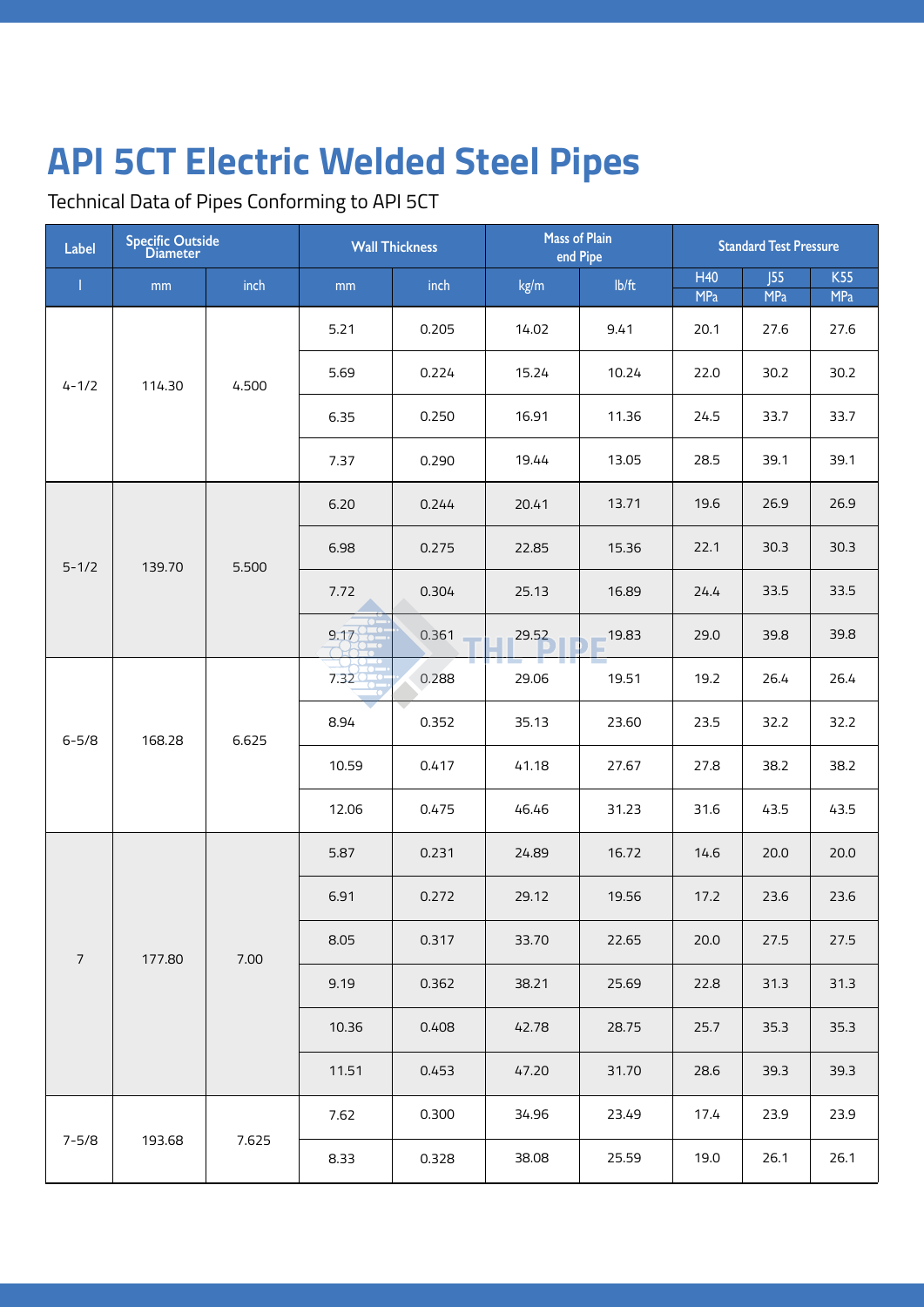Technical Data of Pipes Conforming to API 5CT

| Label               | <b>Specific Outside</b><br><b>Diameter</b> |        | <b>Wall Thickness</b> |       | <b>Mass of Plain</b><br>end Pipe |       | <b>Standard Test Pressure</b> |                   |                          |
|---------------------|--------------------------------------------|--------|-----------------------|-------|----------------------------------|-------|-------------------------------|-------------------|--------------------------|
| L                   | mm                                         | inch   | mm                    | inch  | kg/m                             | Ib/ft | H40<br><b>MPa</b>             | 55 <br><b>MPa</b> | <b>K55</b><br><b>MPa</b> |
| $7 - 5/8$           | 193.68                                     | 7.625  | 9.52                  | 0.375 | 43.24                            | 29.06 | 21.7                          | 29.8              | 29.8                     |
|                     |                                            |        | 10.92                 | 0.430 | 49.22                            | 33.07 | 24.9                          | 34.2              | 34.2                     |
|                     |                                            | 8.625  | 6.71                  | 0.264 | 35.14                            | 23.60 | 13.5                          | 18.6              | 18.6                     |
|                     |                                            |        | 7.72                  | 0.304 | 40.24                            | 27.04 | 15.6                          | 21.4              | 21.4                     |
| $8 - 5/8$           | 219.08                                     |        | 8.94                  | 0.352 | 46.33                            | 31.13 | 18.0                          | 24.7              | 24.7                     |
|                     |                                            |        | 10.16                 | 0.400 | 52.35                            | 35.17 | 20.5                          | 28.1              | 28.1                     |
|                     |                                            |        | 11.43                 | 0.450 | 58.53                            | 39.33 | 23.0                          | 31.6              | 31.6                     |
|                     |                                            |        | 7.92                  | 0.312 | 46.20                            | 31.06 | 14.3                          | 19.6              | 19.6                     |
| $9 - 5/8$<br>244.48 |                                            | 9.625  | 8.94                  | 0.352 | 51.93                            | 34.89 | 16.1                          | 22.2              | 22.2                     |
|                     |                                            |        | 10.03                 | 0.395 | 57.99                            | 38.97 | 18.1                          | 24.9              | 24.9                     |
|                     |                                            |        | 11.05                 | 0.435 | 63.61                            | 42.73 | 20.0<br>27.4                  |                   | 27.4                     |
|                     |                                            |        | 11.99                 | 0.472 | 68.75                            | 46.18 | 21.7                          | 29.7              | 29.7                     |
|                     |                                            |        | 7.09                  | 0.279 | 46.50                            | 31.23 | 8.6                           | 11.8              | 11.8                     |
|                     |                                            |        | 8.89                  | 0.350 | 57.91                            | 38.91 | 10.8                          | 14.8              | 14.8                     |
| $10 - 3/4$          | 273.05                                     | 10.750 | 10.16                 | 0.400 | 65.87                            | 44.26 | 12.3                          | 16.9              | 16.9                     |
|                     |                                            |        | 11.43                 | 0.450 | 73.75                            | 49.55 | 13.9                          | 19.0              | 19.0                     |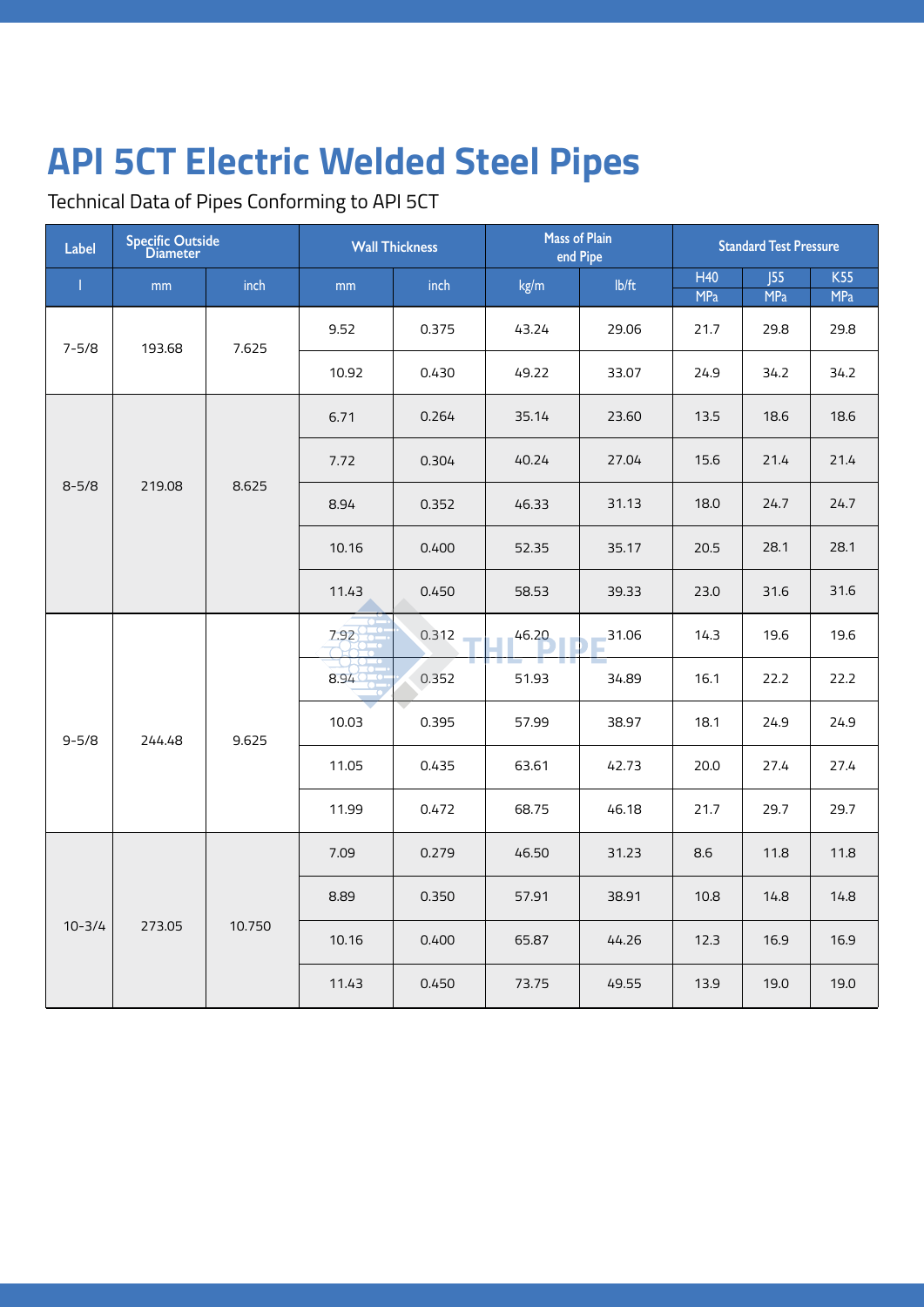Technical Data of Pipes Conforming to API 5CT

#### **Tolerances :**

#### **1) Outside Diameter : 2) Wall Thickness :**

| Label 1 mm(in)       | <b>Outside Diameter, D</b>  | <b>Tolerance for Pipe</b> | Single Lengths     |
|----------------------|-----------------------------|---------------------------|--------------------|
| $D \ge 114.3(4.500)$ | $+1\%$ of D<br>$-0.5%$ of D | $-12.5%$                  | $+6.5%$<br>$-3.5%$ |

**3) Mass :** 

### **Mechanical Properties:**

| Group 1                                                                                                                                                                      | Grade - H40 | Grade - J55 | Grade - K55 |  |  |
|------------------------------------------------------------------------------------------------------------------------------------------------------------------------------|-------------|-------------|-------------|--|--|
| Yield Strength MPa (min)                                                                                                                                                     | $276 - 552$ | $379 - 552$ | $379 - 552$ |  |  |
| Tensile Strength MPa (min)                                                                                                                                                   | 414         | 517         | 655         |  |  |
| Elongation % minimum : Min . Elong. shall be determined by : e= 1942.57 $A^{0.2}$ / U <sup>0.9</sup><br>(Where A= Area of test specimen, U= Min. specified tensile strength) |             |             |             |  |  |

### **Flattening Test:**

| Grade                                        | D/t<br>ratio                 | Distance between plates - mm                                      |  |  |
|----------------------------------------------|------------------------------|-------------------------------------------------------------------|--|--|
| H40                                          | W 16<br><16                  | $0.5 \times D$<br>D X (0.830-0.020 6 D/t)                         |  |  |
| J55<br>K55                                   | W 16<br>3.93 to 16<br>< 3.93 | $0.65$ X D<br>D X (0.980-0.020 6 D/t)<br>$DX(1.104 - 0.0518 D/t)$ |  |  |
| Where t= Wall thickness & D=Outside diameter |                              |                                                                   |  |  |